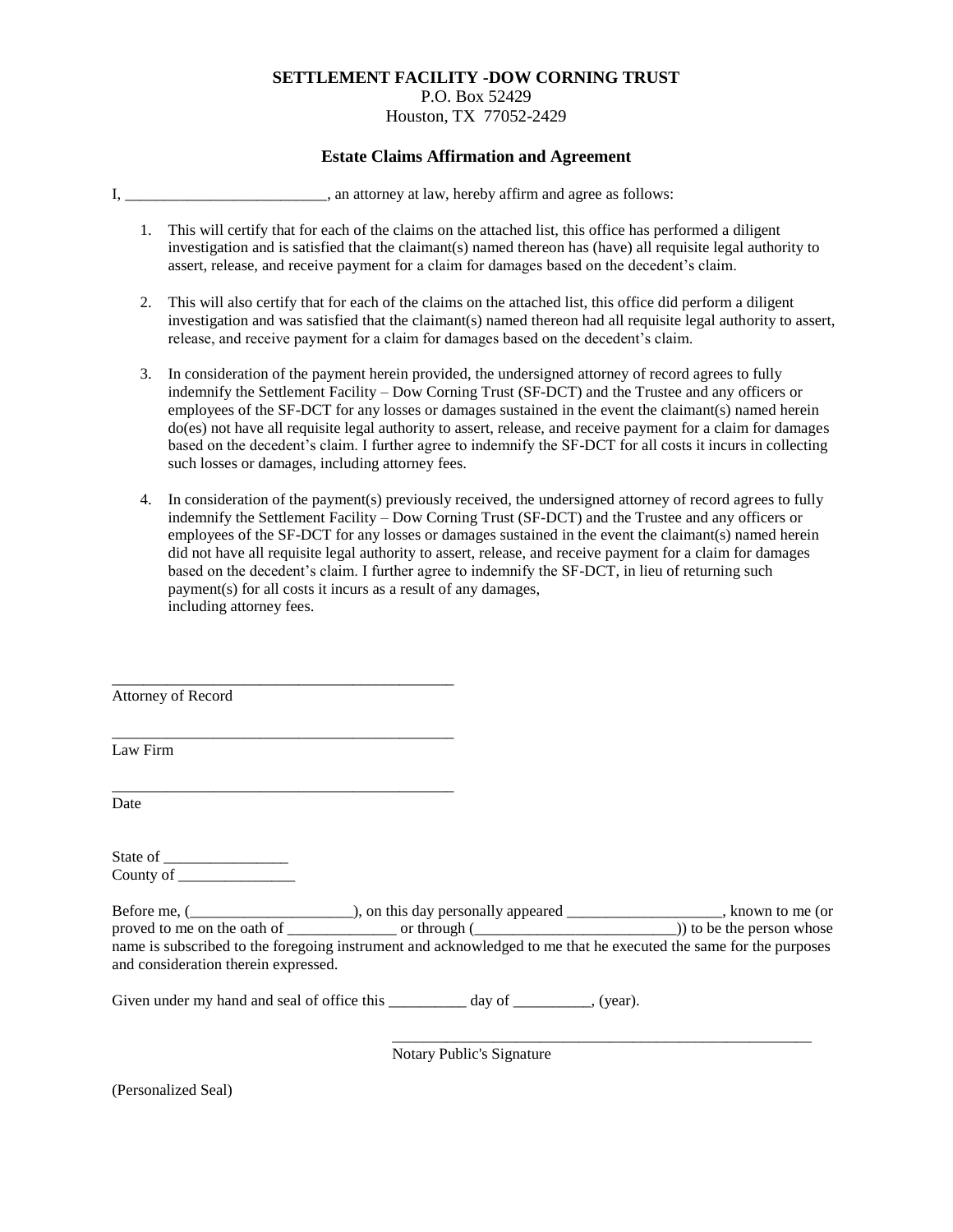# **SETTLEMENT FACILITY -DOW CORNING TRUST**

P.O. Box 52429

Houston, TX 77052-2429

INSTRUCTIONS: Only the Attorney of Record may sign and submit the Estate Claims Affirmation and Agreement form to the SF-DCT. Any approved SF-DCT payments will be issued to the estate of the decedent.

**Please note:** Any approved SF-DCT payments will be issued to the estate of the decedent. If the check needs to be issued to the Fiduciary, you will be required to include the Fiduciary's Social Security Number. We require the Social Security Number for every payee on a check.

The following information must be attached to the fully executed Estate Claims Affirmation and Agreement Form on the attached Addendum:

- Claimant Name
- Claimant SID#
- Claimant Social Security No.
- Name of Fiduciary
- Fiduciary Address
- Fiduciary Telephone No.

• An original, certified copy of the claimant's death certificate (*NOTE: you are not required to resubmit an original, certified copy of the death certificate if you have already provided the SF-DCT with the same*.)